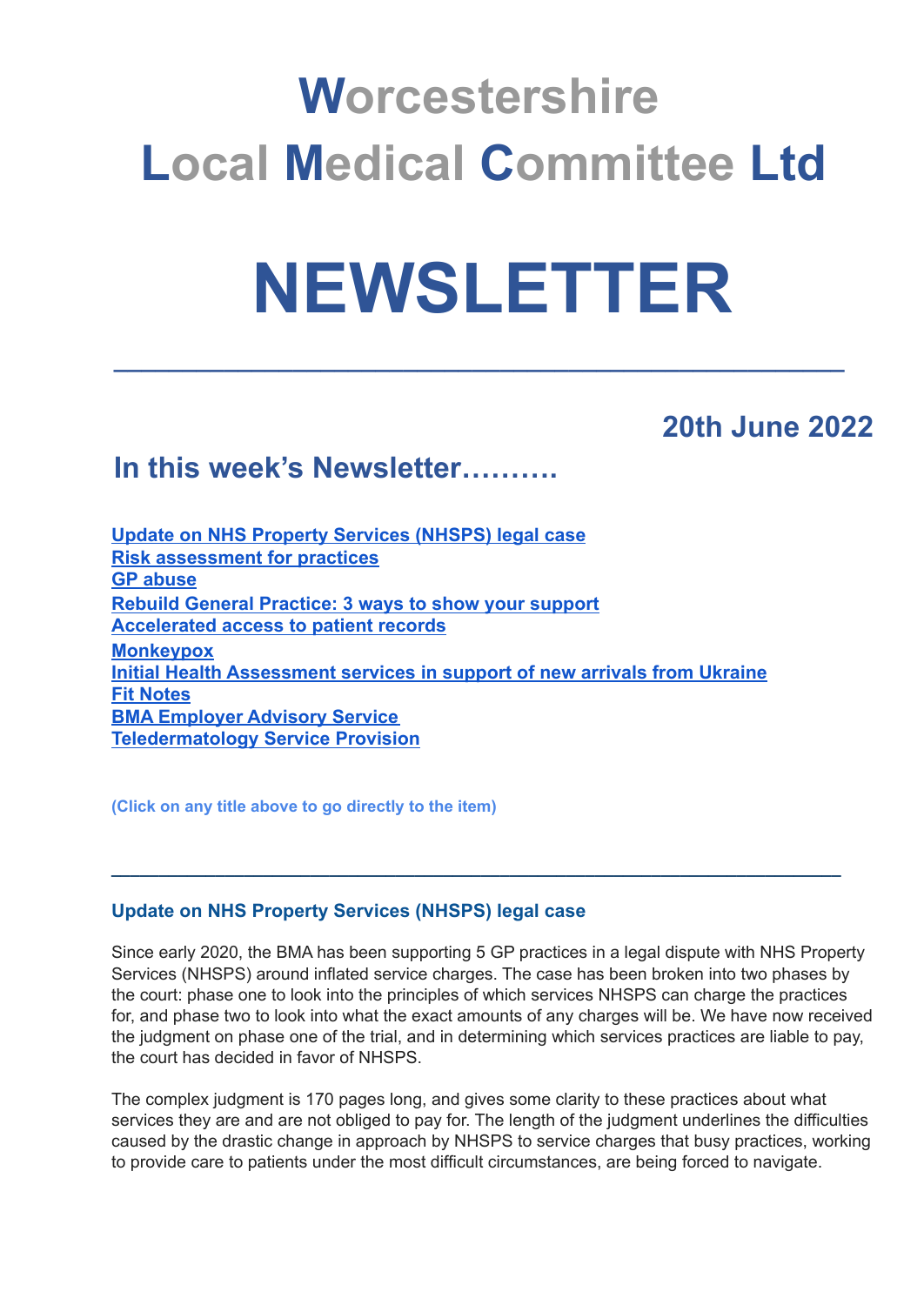These proceedings were initially launched because NHSPS appeared to be increasing GP practices' service charges in reliance on its Consolidated Charging Policy. However, in June 2020 NHSPS conceded that its charging policy did not impliedly vary these practices' obligations retrospectively, and the recent judgment confirms that in none of the five practices' cases was NHSPS' charging policy incorporated into the terms of their tenancy.

GP practices' service charge obligations can only be determined on a case-by-case basis. The judgment confirms that practices facing demands for fees that they do not understand should take a constructive approach, and seek their own advice to investigate what is and is not recoverable by way of service charges. This has always been the BMA's approach and they have consistently advised practices to do their own due diligence.

During these proceedings we have seen NHSPS' claims for outstanding service charges revised vastly, in one case being reduced by as much as 34% (more than £178,000). This underlines the opacity of NHSPS' methods for calculating charges. Had the BMA not supported the GP practices in this case to defend NHSPS' claims for charges they could have overpaid hundreds of thousands of pounds to NHSPS, which NHSPS was unable to substantiate when required to do so.

The case is not over, with the next stage to determine how much these practices may owe, if indeed they received the services to the required standard or even at all. The BMA are discussing their next steps with the legal team, and will provide further updates and guidance as they become available.

#### <span id="page-1-0"></span>**Risk assessment for practices**

GPC have revised their guidance on COVID-19 risk [assessment](https://www.bma.org.uk/advice-and-support/covid-19/gp-practices/covid-19-toolkit-for-gps-and-gp-practices/risk-assessment-for-gp-practices-in-england) for practices, following the updated NHSE/I national infection prevention and control (IPC) manual for England.

The **IPC** [manual](https://www.england.nhs.uk/publication/national-infection-prevention-and-control/) is clear about the need for local risk assessments for staff in contact with COVID-19, which is particularly important now that the requirement for social distancing and mask wearing is no longer obligatory. It is still the employer's responsibility to ensure safe working for staff, and thus a risk assessment should still be carried out and appropriate mitigations.

People who come to GP practices are more likely to be ill or clinically vulnerable, so it's vital that practices are able to exercise discretion to protect patients and staff. Especially in the context of rising abuse towards practice staff, people must be assured that if practices are asking them to continue wearing masks this is for the safety of everyone in the building.

The BMA and your LMC will support practices and doctors who continue to ask patients and staff to wear face masks where they feel this is necessary.

#### <span id="page-1-1"></span>**GP abuse**

A recent **BMJ** [investigation](https://www.bmj.com/content/377/bmj.o1333) found that the number of violent incidents at UK general practices recorded by police forces has almost doubled in the past five years.

In response to this, Dr Chaand Nagpaul, BMA council chair, said: "We fundamentally need the Government to be open and honest with the public that the real reason patients don't have the level of service they deserve is due to the fact we have severe shortages of GPs and a lack of capacity to meet record demand. We also need ministers to make clear to the public that there will be zero tolerance to abuse, violence and threats against GPs and their staff, and that swift action will be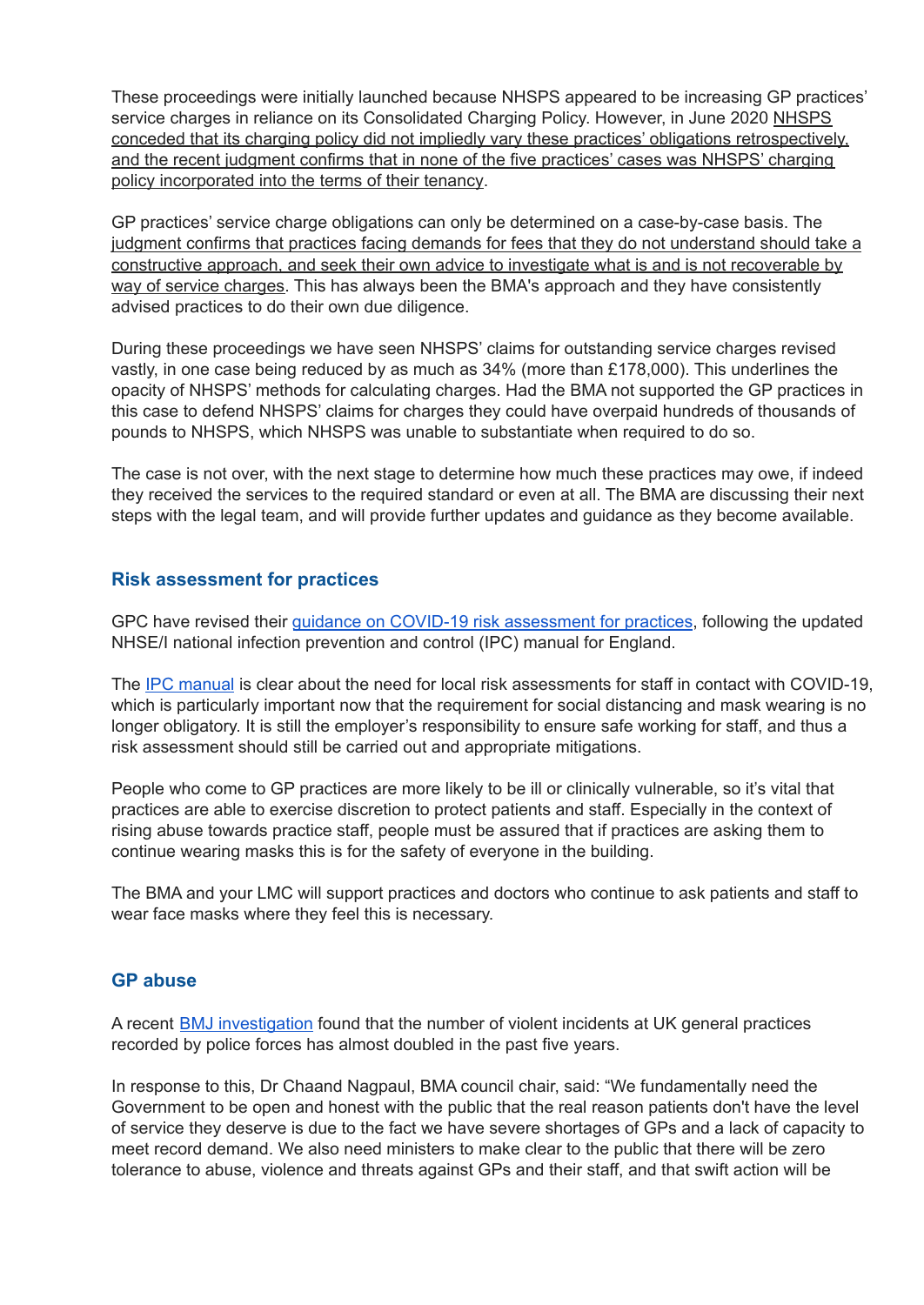taken against any offenders." Read the full BMA [response](https://www.bma.org.uk/bma-media-centre/gps-and-their-staff-should-not-bear-the-brunt-of-wider-nhs-pressures-says-bma)

Download this [poster](https://www.bma.org.uk/media/4667/bma-gp-abuse-poster-full-colour-oct21.pdf) against GP abuse

#### <span id="page-2-0"></span>**Rebuild General Practice: 3 ways to show your support**

Help us build awareness of the crisis facing general practice. Your support to amplify the message will help make the campaign a success. Here are three ways to get involved.

#### **1. Sign the 'Letter to my patients'**

Hundreds of GPs have already signed an open letter to our [patients](https://rebuildgp.co.uk/campaign-assets/letter-to-my-patients) - showing them that GPs are on their side. To add your signature, simply email hello@rebuildgp.co.uk with your full name.

#### **2. Use #RebuildGP**

Follow and share content, news, and updates on the campaign **[Twitter](https://bma-mail.org.uk/JVX-7T392-G7LO7P-4RBR15-1/c.aspx) page** 

#### **3. Access campaign materials**

Contact your **[LMC](https://bma-mail.org.uk/JVX-7T392-G7LO7P-4RBR16-1/c.aspx)** for more information and to access campaign materials.

#### <span id="page-2-1"></span>**Accelerated access to patient records**

We would like to update you on developments with regard to the provision of prospective access to patient records. This new service was due to go live at the end of 2021 but was delayed due to concerns from the profession. The Secretary of State has now confirmed a launch date of 1 November 2022.

The GP Committee's IT Policy Group has been having weekly calls with NHS England and has participated in several workshops looking at clinical safety issues, redaction and guidance documents. They have worked with system suppliers and with safeguarding leads and they hope mitigations will be in place to address any ongoing safety concerns. They are also awaiting feedback from early adopter sites.

There are several steps that practices need to take between now and the launch date and we will provide guidance on this shortly.

Work is still ongoing and GPC are making all necessary representations, and continue to highlight the potential concerns of the profession.

#### <span id="page-2-2"></span>**Monkeypox**

Whilst the risk of monkeypox infection remains low, the UK Health Security Agency [\(UKHSA\)](https://www.gov.uk/government/news/monkeypox-cases-confirmed-in-england-latest-updates) is asking people to be alert to any new rashes or lesions on any part of their body.

If you are concerned that a patient may have contracted the disease, use appropriate PPE, including mask and gloves. For confirmed cases of Monkeypox, UKHSA guidance states that FFP3 respirators should be used. Isolate the person whilst seeking advice on next steps from the local sexual health clinic for urgent advice or your local health [protection](https://www.gov.uk/health-protection-team) team, and ensure the consultation room is cleaned appropriately afterwards based on [UKHPA](https://assets.publishing.service.gov.uk/government/uploads/system/uploads/attachment_data/file/746086/Monkeypox_Guidance__cleaning_decontamination.pdf) advice.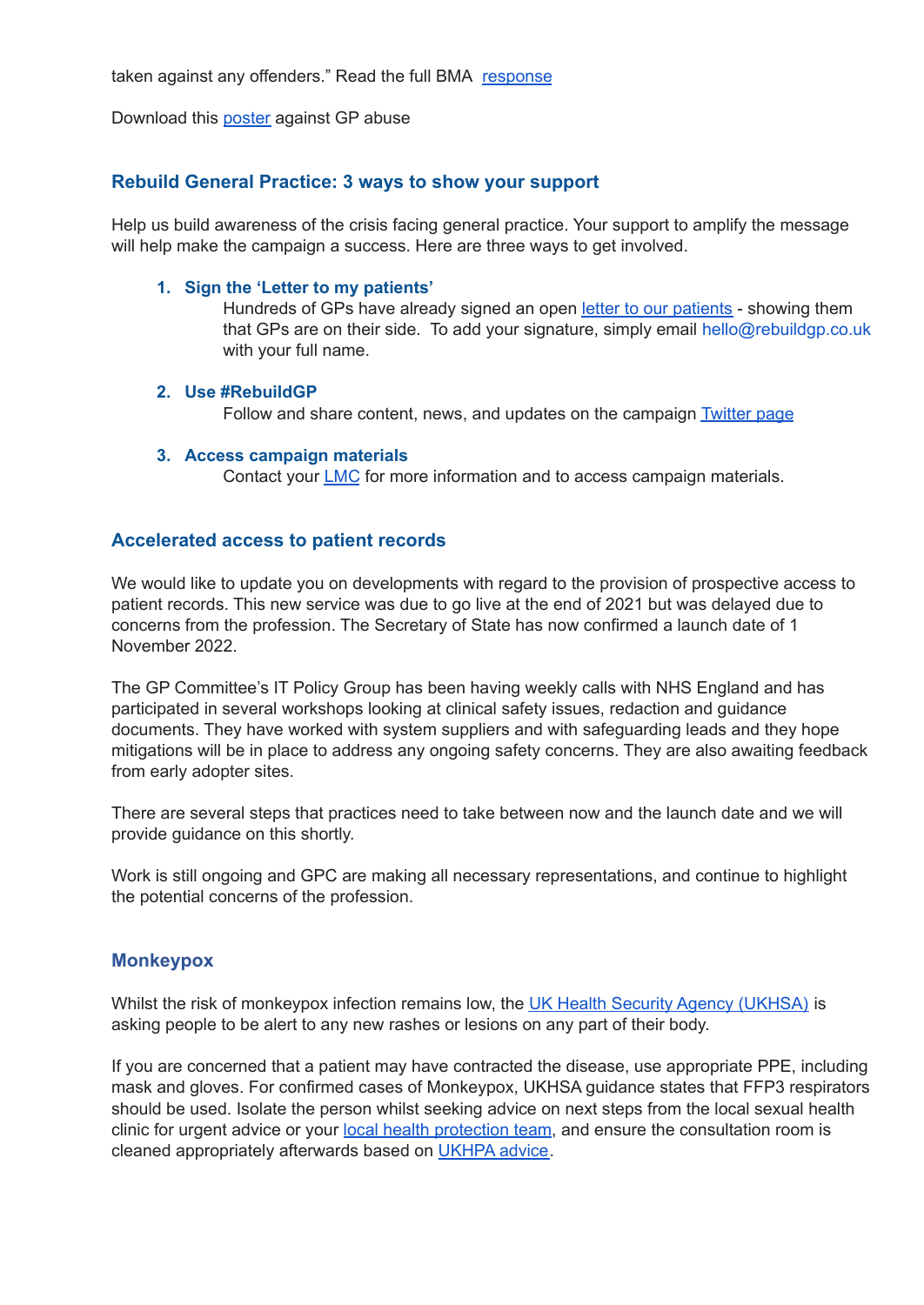Monkeypox is now a designated a notifiable [infectious](https://www.gov.uk/guidance/notifiable-diseases-and-causative-organisms-how-to-report) disease under the Health Protection (Notification) Regulations 2010. This means all doctors in England are required to notify their local council or local Health Protection Team (HPT) if they suspect a patient has monkeypox.

GPC have raised concerns with NHS England that specific guidance for primary care has not been provided in relation to the latest outbreak of Monkeypox.

Further information is available on the [UKHSA](https://www.gov.uk/government/collections/monkeypox-guidance) website.

#### <span id="page-3-0"></span>**Initial Health Assessment services in support of new arrivals from Ukraine**

In order to support Ukrainian refugees arriving in England, NHSE/I is asking CCGs to commission Initial Health Assessment services in support of new arrivals from Ukraine. Whilst CCGs will be free to determine how best to undertake this, and who from, NHSE have developed an outline specification and a template Local Enhanced Service to support delivery by patients' own registered GP practice when they register, should practices wish to sign up. Details of this can be found on the NHS [England](https://www.england.nhs.uk/wp-content/uploads/2022/06/B1604-meeting-the-initial-health-needs-of-people-arriving-in-the-uk-from-ukraine-140622.pdf) website.

The DHSC has also published bilingual versions of the GMS1 registration form: English / Ukrainian: <https://www.gov.uk/government/publications/gms1.uk> English / Russian - <https://www.gov.uk/government/publications/gms1.ru>

#### <span id="page-3-1"></span>**Fit Notes**

From 1 July, new legislation will be enacted which will allow nurses, occupational therapists, pharmacists, and physiotherapists to legally certify fit notes, in addition to doctors who are currently the only profession able to do so.

Non-statutory guidance has been developed to help individuals identify if this task is within their scope of practice as well as a new training module which should be completed before taking up this task. These new products will be available from 1 July. There will be a rollout period from this date where GP IT systems will be updated to reflect the change.

#### <span id="page-3-2"></span>**BMA Employer Advisory Service**

As a membership benefit, the BMA provides an employer advice service for GP partners and your practice managers. With no expensive contracts, you can get tailored advice from the BMA's specialist team of HR & employment advisers and regulatory knowledge, who can support you with:

- HR & employment law case management
- reviewing HR documentation and ensuring legal compliance
- employment tribunal support, and much more.

*The service is available to BMA members - contact the BMA GP [employer](https://www.bma.org.uk/advice-and-support/gp-practices/bma-support-services-for-gp-practices/gp-employer-advisory-service?utm_source=GP+LMC+update&utm_medium=Email&utm_campaign=EAS+June+2022) advisory service*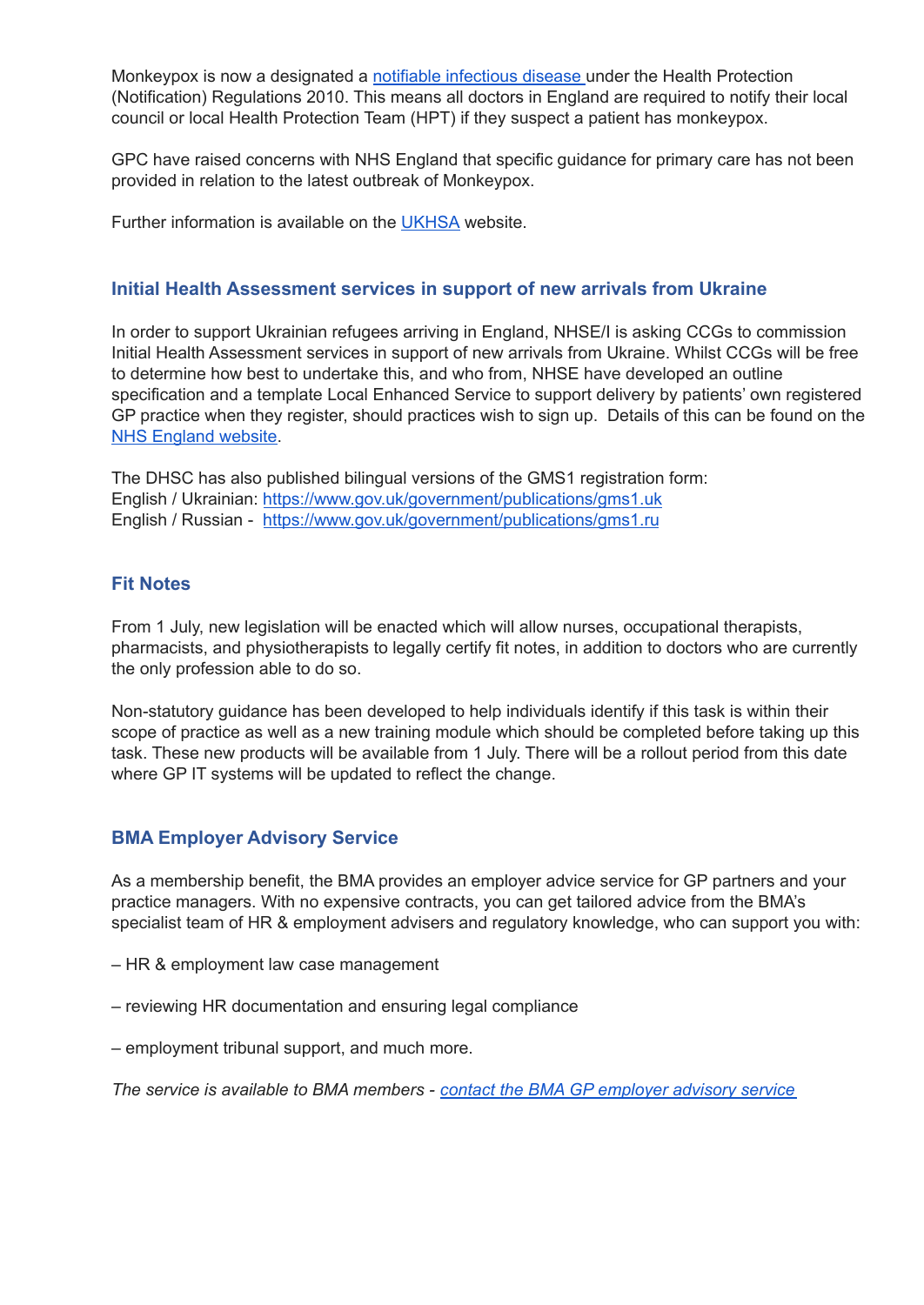#### <span id="page-4-0"></span>**Teledermatology Service Provision**

At a recent LMC meeting, representatives discussed the proposed Worcestershire Teledermatology Service which was communicated in the MPU. The conclusions that were drawn from this discussion were that :

This is unfunded and unresourced work for general practice which brings with it additional medicolegal risk, workload and training needs.

There is no contractual obligation to engage with the use of a dermatoscope/ online training / pathway implementation and therefore Worcestershire GPs retain the right to send images using a normal camera via A&G / the dermatology department if they wish to.

The LMC will resist any local referral forms that might insist on the use of a dermatoscope.

GPs are concerned by the current wait times for dermatology services and wish to know whether consideration has been given to an increased referral rate as a direct result of this initiative.

For the reasons given above, LMC representatives choose not to engage with the Teledermatology pathway at the current time and we would advise colleagues to carefully consider their own position on this.